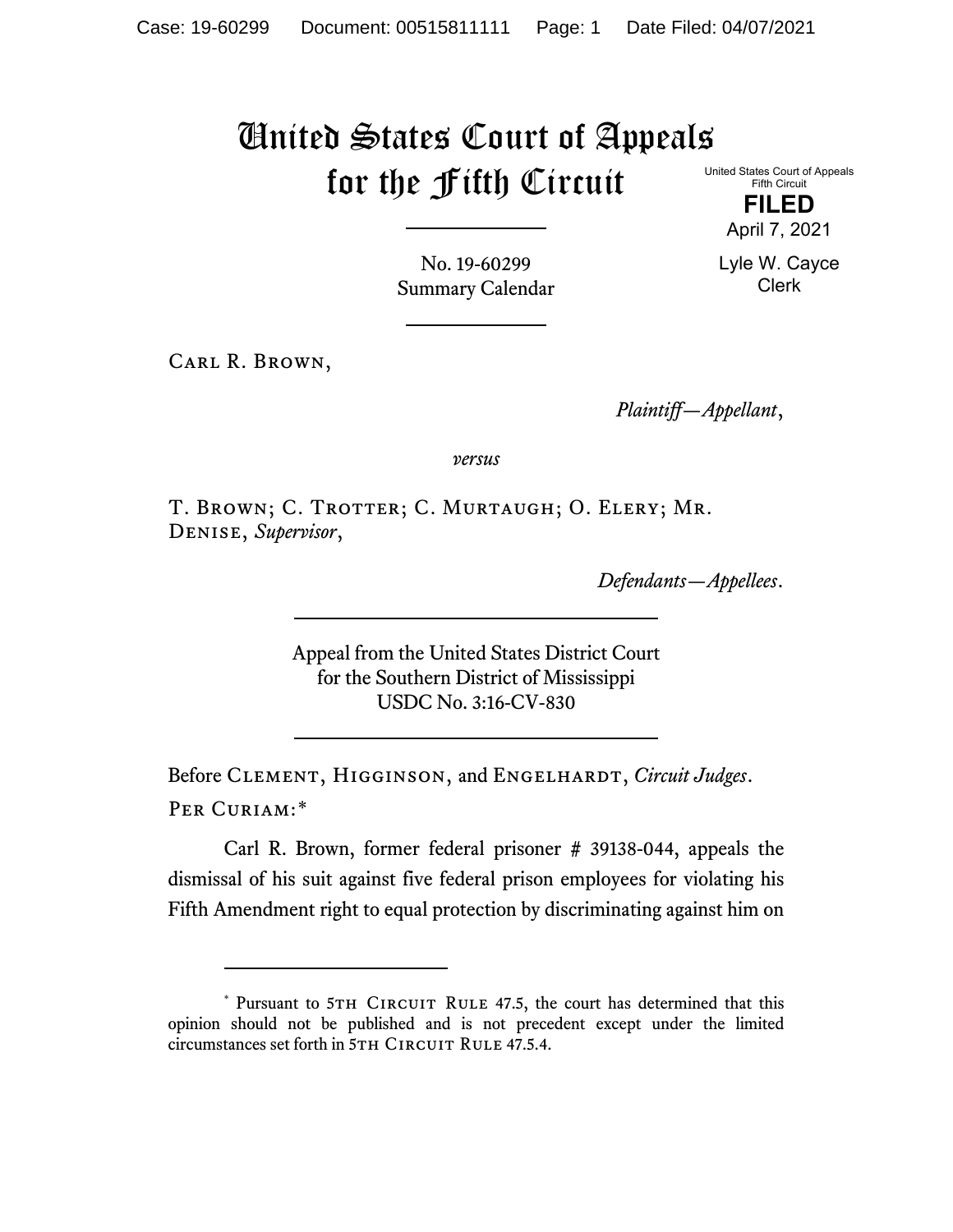## No. 19-60299

the basis of his religion, Hebrew Israelite, at his job in the prison. The district court granted the defendants' motion to dismiss under Federal Rule of Civil Procedure 12(b)(6) and 12(b)(1), concluding that Brown's claim presented a new context for a claim under *Bivens v. Six Unknown Named Agents of the Federal Bureau of Narcotics*, 403 U.S. 388 (1971), and that special factors counseled against extending *Bivens* to imply a remedy for a prisoner's employment discrimination claim against his federal jailers.

Brown raises five issues on appeal. "We review a dismissal on the pleadings under Rules 12(b)(1) or 12(b)(6) de novo, accepting all wellpleaded facts as true and viewing those facts in the light most favorable to the plaintiffs." *Haddock v. Tarrant Cnty., Texas*, 986 F.3d 893, 897 (5th Cir. 2021) (internal quotation marks and citation omitted); *Stratta v. Roe*, 961 F.3d 340, 349 (5th Cir. 2020).

First, Brown argues that the Prisoner Litigation Reform Act (PLRA) is unconstitutional because it permitted the district court to deny his claim for damages due to his lack of physical injury. Brown misunderstands the district court's ruling. The district court did not "concede[]" that Brown stated a valid claim for relief, as he asserts; it concluded that he did not state a claim for relief under *Bivens*.

It is this decision, the basis for the district court's dismissal, that Brown challenges second. He argues that he stated a cognizable claim for relief based on the defendants' violating his right to be free from discrimination based on his religion. However, the district court concluded that his case presented a *Bivens* claim in a new context, and it listed special factors, including the availability of the administrative remedy program, the limitations imposed by the PLRA, and Congress's silence on prisoner employment claims and exclusion of religious discrimination claims under Title VII of the Civil Rights Act of 1964. Because Brown does not challenge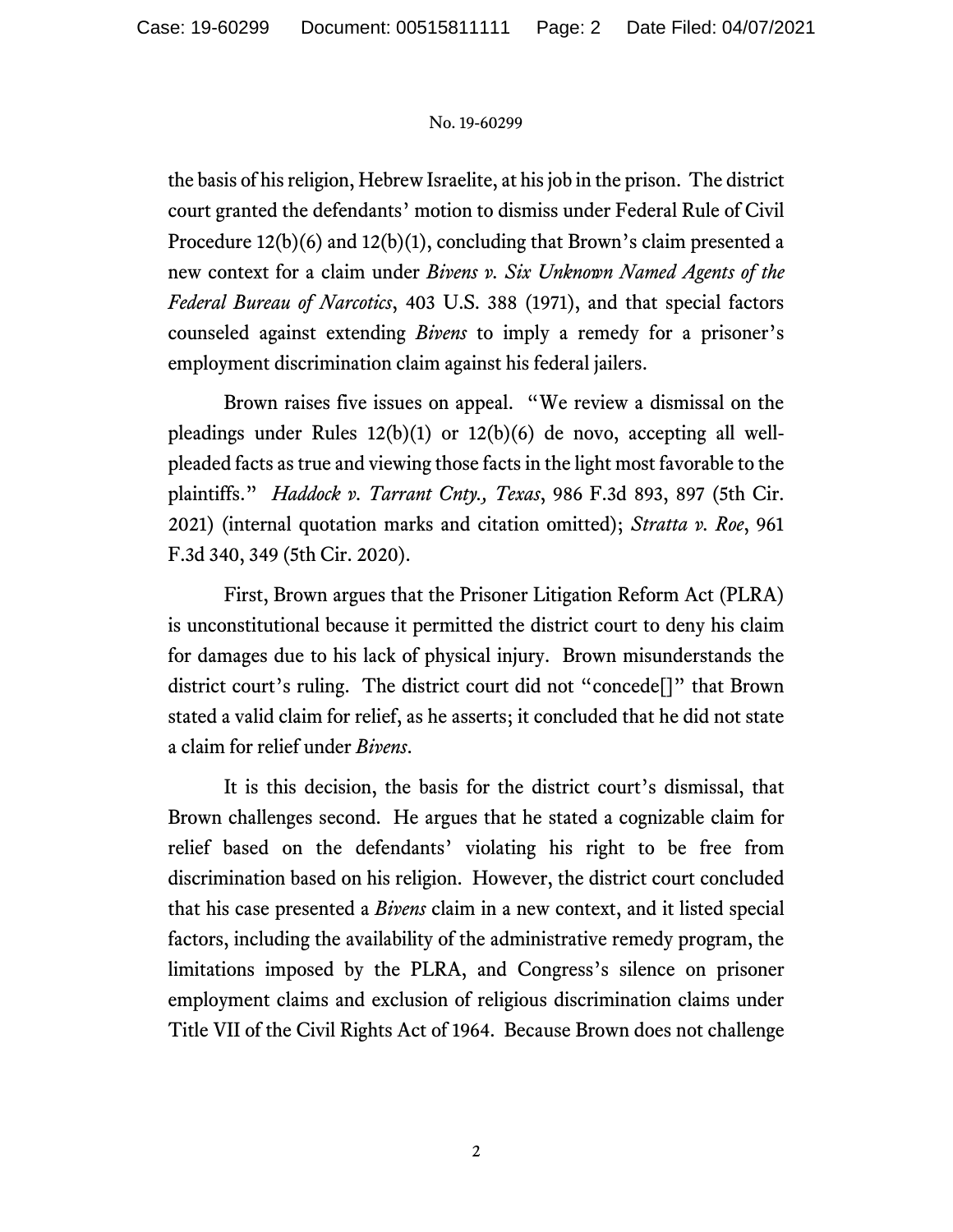## No. 19-60299

these conclusions, we consider these issues to be abandoned. *See Yohey v. Collins*, 985 F.2d 222, 224-25 (5th Cir. 1993); *Brinkmann v. Dallas Cnty. Deputy Sheriff Abner*, 813 F.2d 744, 748 (5th Cir. 1987). Brown also argues that he has a constitutionally protected interest in freedom from discrimination based on 28 C.F.R. § 551.90. However, Brown did not argue in the district court that he had a private right of action against the defendants based on § 551.90, and we will not address it now. *Ball v. LeBlanc*, 792 F.3d 584, 596 n.8 (5th Cir. 2015).

Third, Brown complains that the district court did not allow him to amend his complaint to seek nominal or punitive damages. "Generally a district court errs in dismissing a *pro se* complaint for failure to state a claim under Rule 12(b)(6) without giving the plaintiff an opportunity to amend." *Mendoza-Tarango v. Flores*, 982 F.3d 395, 402 (5th Cir. 2020) (internal quotation marks and citation omitted). "Although leave to amend should be freely give[n] ... when justice so requires, a district court may refuse leave to amend if the filing of the amended complaint would be futile, i.e., if the complaint as amended would be subject to dismissal." *Varela v. Gonzales*, 773 F.3d 704, 707 (5th Cir. 2014) (internal quotation marks and citation omitted). Because the district court determined that amendment would be futile, we review that decision de novo. *Id.* We conclude that, as Brown did not state a claim for relief under *Bivens*, the district court did not err by concluding that amending his complaint to request different unavailable damages would have been futile. *See id*.

Fourth, Brown argues that the district court should have construed his complaint against the defendants in their individual capacities. The district court decided that, to the extent Brown intended to sue the defendants in their official capacities, the claims were barred by the doctrine of sovereign immunity. Then, it construed his claim against the defendants in their individual capacities and considered the questions instructed by the Supreme